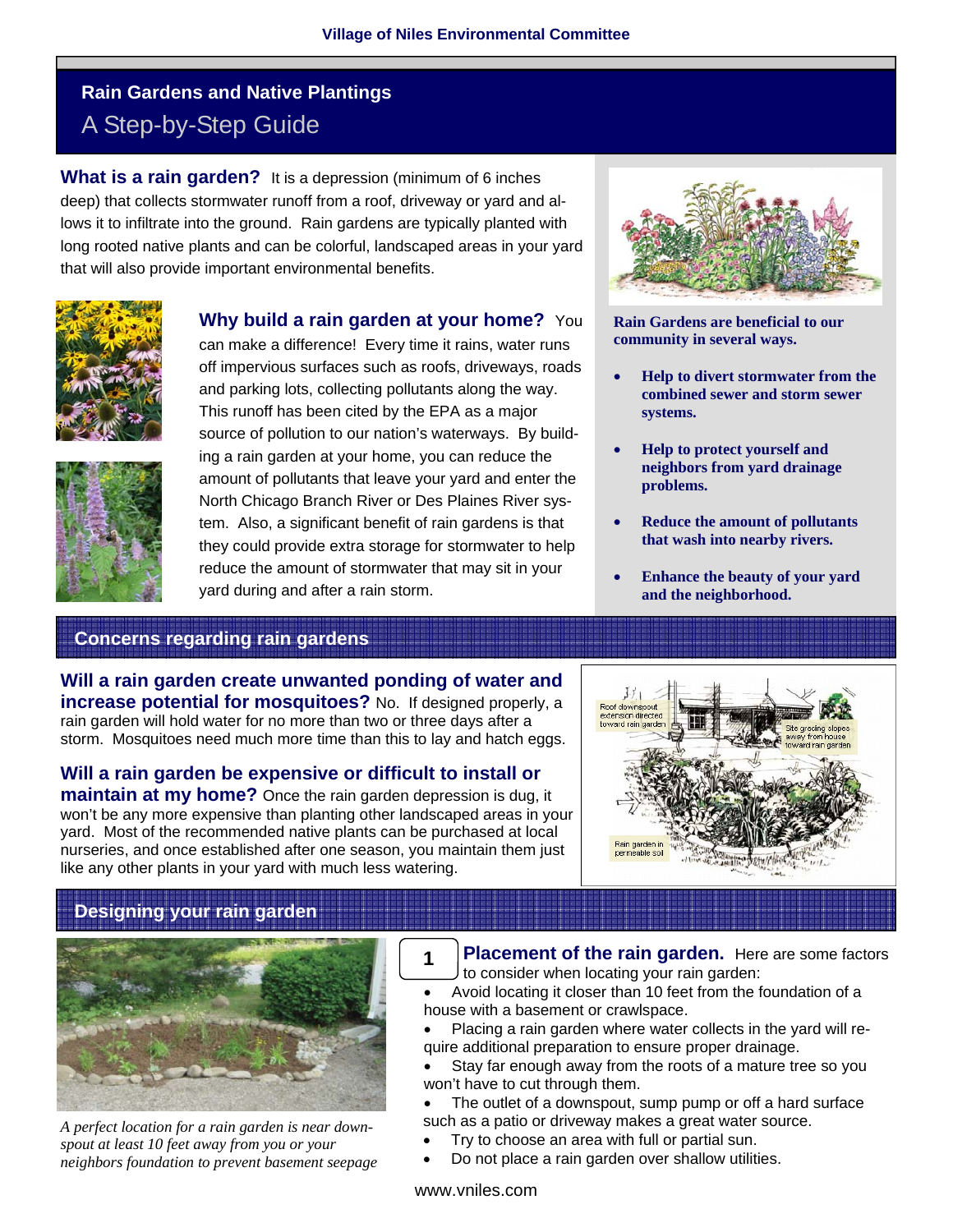#### *Rain Gardens and Native Plantings - Continued Page 2*



**Check the Soil.** You need to learn what type of soil you have in the area that you wish to build a rain garden . Sandy soil will obviously drain better than clay soil. As noted earlier, clay soil may require a deeper rain garden and an additional 1 to 2 feet of sand, stone, and soil to assist with drainage. One way to determine the type of soil is to perform a small percolation test. Dig a hole about 6 inches deep and fill it with water. If there is still water in the hole after 24 hours the site may require additional preparation as noted above. **2** 

**Sizing the Rain Garden. Building** your rain garden to hold the water running from a downspout requires a simple calculation: **3** 

Using the example to the right, the house has a footprint of 60 feet x 30 feet, or 1800 square feet. One quarter of this roof area contributes to the gutter near where the rain garden is to be built. So the contributing area would be 1800 square feet  $x = 25 = 450$ square feet. This area is then divided by 6, so that the square footage of the rain garden would be: 450 square feet  $/ 6 = 75$  square feet or a rain garden measuring 10 feet x 7.5 feet. There is flexibility to make the rain garden any shape you want, as long as you approximate the size.

NOTE: if you are building the rain garden in a silt and clay area, increase the determined size by 45- 60% or dig 1-2' deeper and add a sand and soil mix.



## **Before you dig - Call JULIE at 811 or send JULIE e-request**



**Installation & Soil Preparation.** Before you dig, you must contact JULIE at 811 to have them ensure you are not digging near utilities in your yard. **4** 

Based on your sizing above, lay out the shape of your garden with stakes and a rope as shown to the left.

- Dig around the edges of the garden to define the shape.
- The sides of the garden should be angled like a pie tin.
- Remove the soil to a depth of at least 6 inches and place the dirt on the outside edge of the garden to make a berm if needed.
- Make the bottom of the garden flat and level.

• Gardens with well draining soil need only 2-3" of compost mixed or rototilled into the remaining soil.

• If you have a large amount of clay near the surface you will need to dig the clay out to a depth of 1-2' and add a mix of 20- 30% construction sand, 50% topsoil, and 20-30% compost.

• If your soil has clay 5" or more below the surface you may only need to enlarge the size of the garden by 45-60%.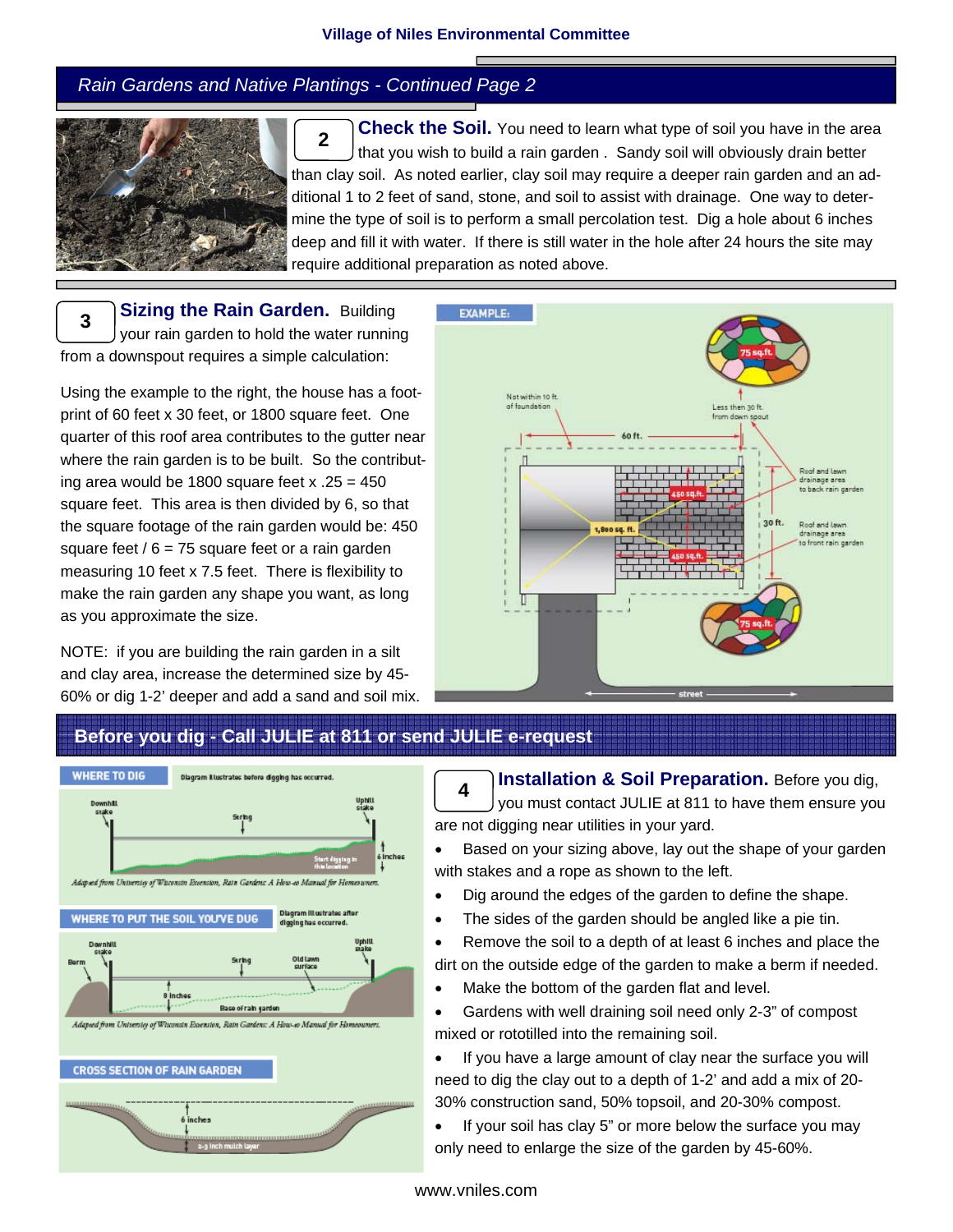### *Rain Gardens and Native Plantings - Continued Page 3*

#### **What is a native plant?**

- **A native plant is one that grew here in the Illinois region before it was settled.**
- **They adapted to our region and thus need little care.**
- **Native plants are beautiful, provide wildlife habitat, have long water soaking roots and are part of our heritage.**
- **They require little or no watering (once established).**
- **They require no fertilizer or pesticides.**



*"Unless we modify the places we live, work, and play to meet not only our own needs but the needs of other species as well, nearly all species of wildlife native to the United States will disappear forever." Douglas W. Tallamy* 

Find a comprehensive list of Native Illinois Plants at: www.il.nrcs.usda.gov

#### **Planting Native Flowers and Grasses.**

Now it is time to plant! The plants that do well in rain gardens are the ones that can tolerate wet conditions, but also very dry conditions. Many plants native to Illinois fit this description. (see back page for a list of plants) **5** 

There are many ways to combine plants in a rain garden. Groupings of the same species tend to produce a nice visual impact, but it's really up to you. Be creative! A local nursery may have suggestions for design layouts.

When you return from the nursery you should give your plants a little water before planting. Follow your design and place your plants (still in their containers) on the surface of the garden and arrange them. When you are ready to plant, separate the plants from the plastic containers and plant as you normally would without stepping in the garden too often and compacting the soil. Plants should be placed about a foot apart.

After planting, a 3-4" layer of hardwood mulch can be applied to reduce weeds, conserve moisture, and help prevent your new soil from washing away in a heavy storm. Avoid mulch made with pine and cypress.

### **The First Season is Critical!!**

**Maintenance.** Maintaining your rain garden is not really much different from maintaining any other newly planted landscape area. Plants will need to be watered until established, and weeding should be performed as necessary. In the years following installation, removal of dead plant material, and replacement of mulch can be performed. **6** 

- Water the garden every other day for 2 weeks (if it does not rain) or until the garden looks to be growing on its own. If you want, you could use water from a rain barrel connected to another nearby downspout.
- When directing your downspouts, make sure there is a buffer (rocks or grass) to prevent a rush of water from eroding the soil and washing out the new young plants.
- Now you can sit back and enjoy the beauty of your rain garden, and also know it is performing an important function by keeping water out of the sewer system and protecting water resources.





www.vniles.com